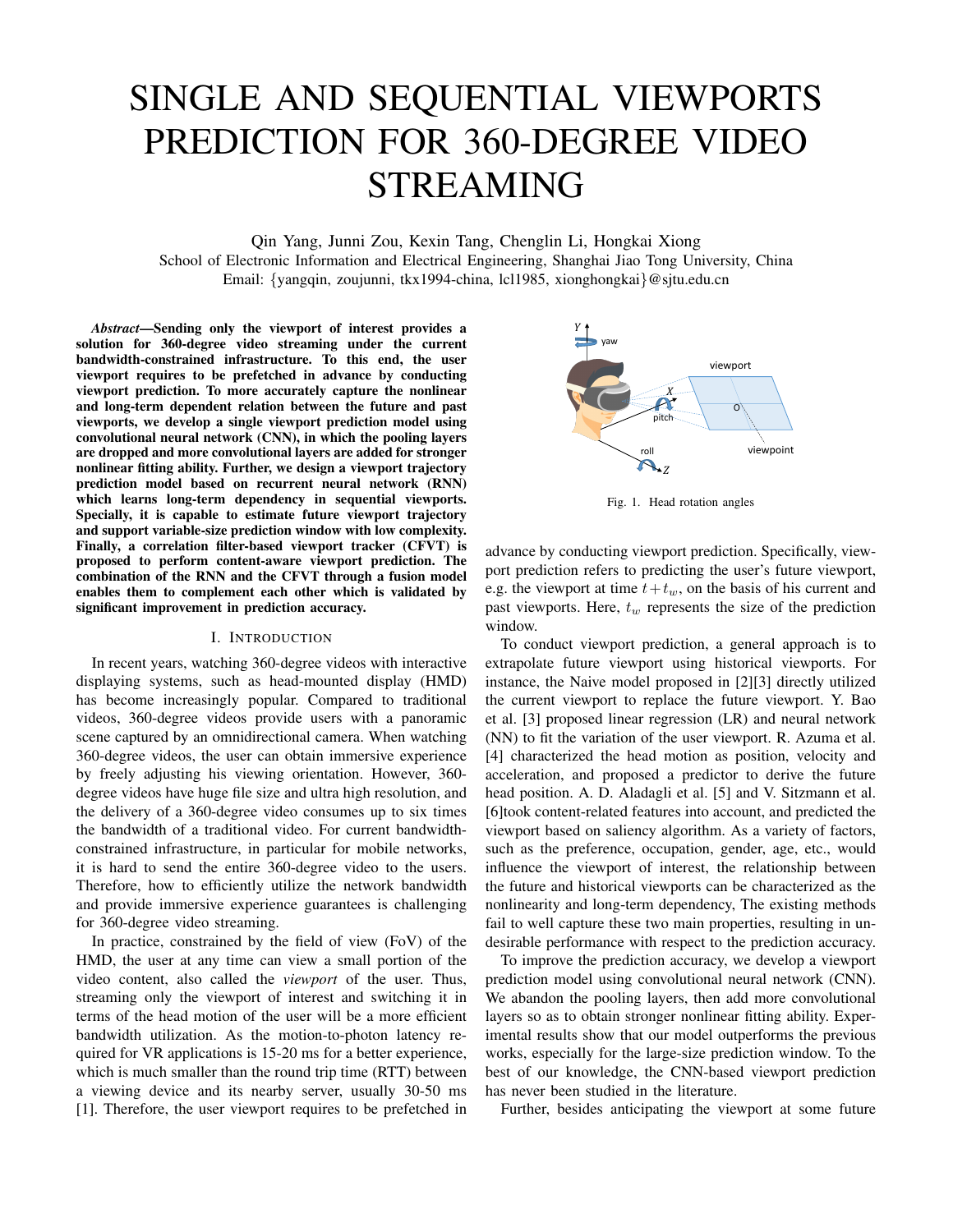point, we extend out study to predict the viewport sequence in a future duration, also called *viewport trajectory*. Although the viewport trajectory prediction can be realized by a series of the proposed CNN models, with each of them predicting one point of the trajectory, such models are only suitable for fixed-size prediction window. When the adjustment of window size is asked to adaptively match the speed of head motion, all the CNN models have to be re-trained. To achieve a low complexity trajectory prediction that supports variable-size prediction window, we design a viewport trajectory prediction model based on recurrent neural network (RNN). It learns long-term dependency information in sequential viewports and outputs the estimation of viewport sequence within a future duration.

Finally, to explore the correlation between the viewport and the video content, a correlation filter-based viewport tracker (CFVT) is proposed to perform content-aware viewport prediction. The combination of the RNN and the CFVT through a fusion model enables them to complement each other, which achieves the prediction accuracy improvement up to 40%.

#### II. CNN-BASED SINGLE VIEWPORT PREDICTION

When watching a 360-degree video, the user wearing a HMD is supposed to stand at the center of the sphere, with his viewport in the spherical space recorded by the Euler angles, i.e., pitch  $(\theta)$ , yaw  $(\varphi)$ , and roll  $(\psi)$ , corresponding to the head rotation around the  $X$ ,  $Y$  and  $Z$  axis, respectively. Knowing  $\theta$  and  $\varphi$ , we can find the center point of the viewport, namely the *viewpoint*. Further, combining the viewpoint and roll angle  $\psi$ , we can determine the spherical region of the viewport, as shown in Fig. 1. Define the initial head rotation as zero degree for these three angles, then each angle rotates in a range of [ $-180^\circ$ , 180°]. In reality, the ranges of  $\theta$  and  $\varphi$  are determined by the FoV of the HMD. For example, the FoV of Oculus DK2 is 110-degree horizontally and 90-degree vertically.

The experimental results in [3] show that, compared with the auto-correlations of these three angles, their correlations are much smaller and negligible. Therefore, we assume that the rotations in three directions are independent with each other. It means that we can predict each angle independently and train three separate models to predict  $\theta$ ,  $\varphi$  and  $\psi$  respectively. Moreover, when the user moves his head, the yaw angle varies much more drastically than the other two angles, and therefore is more difficult to predict. Thus, in this paper, we focus on the prediction of the yaw angle  $\varphi$ . Note that the proposed approach can be straightforwardly extended to predict the pitch and roll angle.

The design of a CNN-based single viewport prediction model aims at building a CNN model that takes the current and past viewing angles (i.e. the features) as the inputs and outputs the future viewing angle. Let  $\varphi_t$  represent the yaw angle at time t, and  $\varphi_{t-t_s:t} = (\varphi_{t-t_s}, ..., \varphi_{t-1}, \varphi_t)$  be the yaw angles from time  $t - t_s$  to time t that are collected from the head sensor. The task of the CNN model comes to predict the yaw angle  $\varphi_{t+t_w}$  at some future point  $t + t_w$  based on the



Fig. 2. CNN-based single viewport prediction model

value of  $\varphi_{t-t_s:t}$ , as shown in Fig. 2. Here,  $t_s$  is the size of the input, and  $t_w$  is the size of the prediction window.

According to our angle definition,  $-180^\circ$  and  $179^\circ$  just have a difference of 1° instead of 359°. To avoid this issue, we make an angle transformation, and use  $\mathbf{v}_t = (v_t^s, v_t^c)$  rather than  $\varphi_t$ as the input. That is

$$
g(\varphi_t) = (\sin(\varphi_t), \cos(\varphi_t)) \triangleq (v_t^s, v_t^c)
$$
 (1)

Before outputting the prediction result, we make the inverse transformation and obtain  $\varphi_t$  from  $\mathbf{v}_t$ . Namely,  $\varphi_t$  =  $\arctan(v_t^s/v_t^c)$ .

Since the value of  $\varphi_{t+t_w}$  exhibits strong nonlinear correlation with  $\varphi_{t-t_s:t}$ , we abandon the pooling layers to construct more convolutional layers so as to obtain stronger nonlinear fitting ability. We set all the kernel size to 3 and stride size to 1 without padding. Therefore, the depth of the network only depends on the input size. To find the optimal input size, we try the input size to be 5, 7, 10, 12, 15, and the convolutional layers to 2, 3, 3, 5, 7, respectively. We find that all the CNN models with different input sizes perform better than baseline models, and the prediction accuracy is highest when the input size is set to 10.

The values of  $v_t^s$  and  $v_t^c$  range from  $-1$  to 1. Therefore, we choose tanh as the activation function of the fully connected layer since its output ranges from −1 to 1. For all the convolutional layers, we set the activation function to be Recetified Linear Unit (ReLU), i.e.,  $f(x) = \max(0, x)$ . In this work, we use mean squared error (MSE) as the loss function.

# III. RNN-BASED CONTENT-AWARE VIEWPORT TRAJECTORY PREDICTION

In this section, we investigate the viewport trajectory prediction, i.e., simultaneously predict multiple yaw angles  $\varphi_{t+1:t+t_w} = (\varphi_{t+1}, \varphi_{t+2}, ..., \varphi_{t+t_w})$  in a duration of  $t_w$ . If the user's head moves slightly, we can have a large prediction window  $t_w$ . In contrast, if the head moves at a very fast speed, the window size would set to be small. Therefore, the viewport trajectory prediction with a variable-size prediction window  $t_w$ is critical. RNN is an ideal tool for variable-length sequence learning. Moreover, since the future viewports not only depend on the past viewports, but have a close relation with the video content, we propose a RNN-based content-aware trajectory prediction model. It consists of three modules, i.e., RNN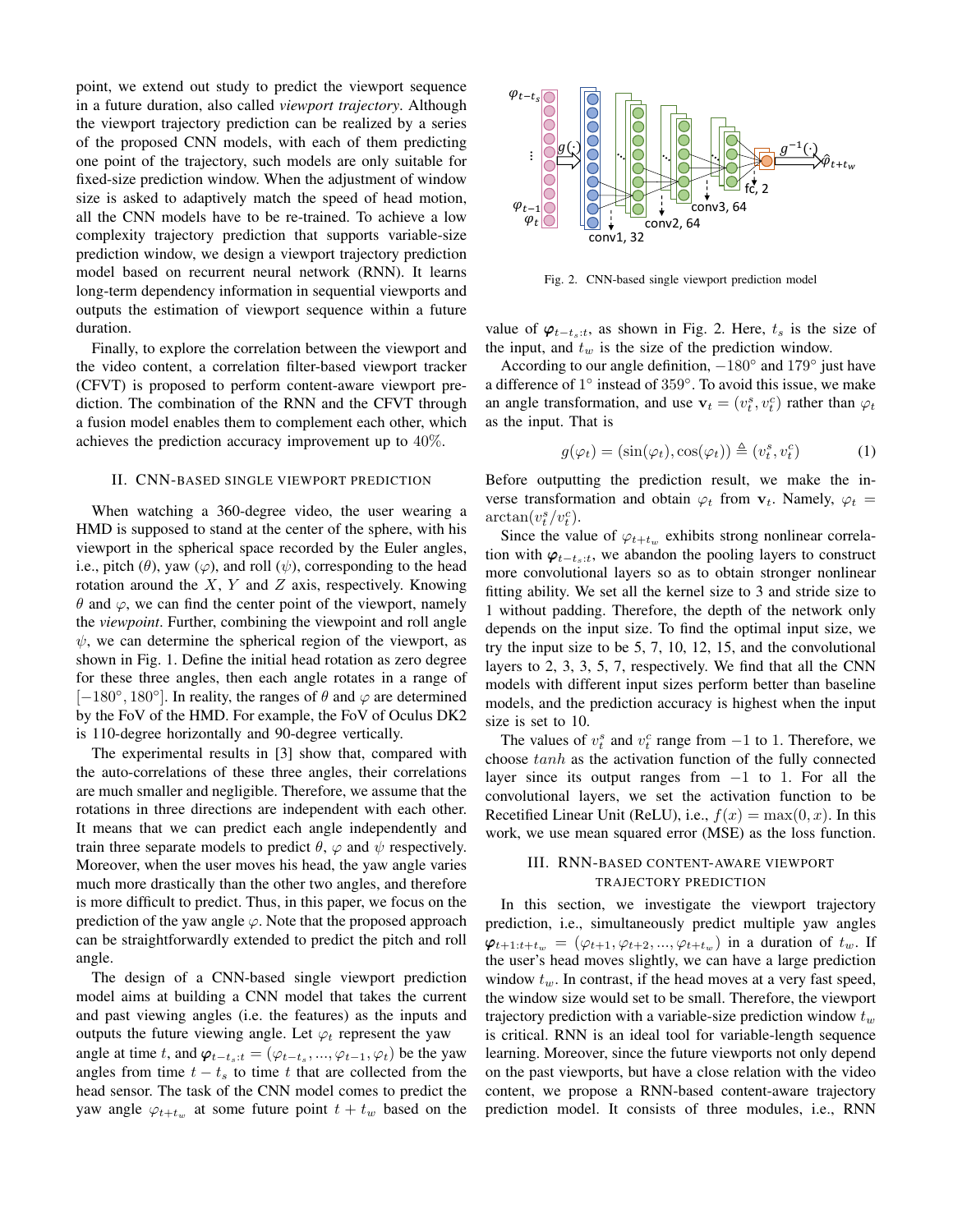module, CFVT module and fusion module, as shown in Fig. 3. The RNN module learns the trajectory information from the past viewport. The CFVT module captures the relationship between the video content and the trajectory. The fusion module combines the prediction results of the RNN and CFVT module.

#### *A. RNN-based Trajectory Prediction*

The RNN module takes the current viewport  $\varphi_t$  as the input, and outputs the predicted trajectory  $\hat{\varphi}_{t+1:t+t_w}^r$ . During training process, at time step i, we first encode  $\varphi_i$  value into the 128dimensional vector, then take the embedding vector  $x_i$  as the input, computes hidden states  $\mathbf{h}_i$  and then outputs  $\varphi_i^r$  through the following equations:

$$
\mathbf{x}_i = \sigma_1(\mathbf{W}_{xv}g(\varphi_i) + \mathbf{b}_x)
$$
 (2)

$$
\mathbf{h}_{i} = \sigma_{2}(\mathbf{W}_{hx}\mathbf{x}_{i} + \mathbf{W}_{hh}\mathbf{h}_{i-1} + \mathbf{b}_{h})
$$
 (3)

$$
\mathbf{y}_i = \mathbf{W}_{oh} \mathbf{h}_i + \mathbf{b}_o \tag{4}
$$

$$
\hat{\varphi}_{i+1}^r = g^{-1}(\mathbf{y}_i) \tag{5}
$$

where  $W_{xv}$ ,  $W_{hx}$ ,  $W_{hh}$  and  $W_{oh}$  are the learnable weights,  $\mathbf{b}_x$ ,  $\mathbf{b}_h$  and  $\mathbf{b}_o$  are the learnable biases. During testing process, we provide the ground-truth of  $\varphi_i$  at the first iteration. For the following iterations, the inputs are the predicted results obtained from the latest iteration, i.e.,  $\varphi_i = \hat{\varphi}_i^r$ . Here,  $\sigma_1(\cdot)$ and  $\sigma_2(\cdot)$  are the activation functions. Specifically,  $\sigma_1(\cdot)$  is ReLU function and  $\sigma_2(\cdot)$  is tanh function.

## *B. Content-aware Trajectory Prediction*

Besides the past viewport, the video content also influences the head motion. To model the correlation between the viewport and the video content, we can design a correlation filter which has peak response to the viewport area in the whole spherical image. Following the correlation filters with weighted convolution responses (CFWCR) algorithm [7], we propose a correlation filter-based viewport tracker (CFVT) to track the viewports in the future frames.

Correlation filter-based trackers such as CFWCR are designed for tracking the specific target in a normal video. The objective to be tracked in this paper is the viewport that is more abstract than a target. Thus, we first project the spherical image into a planar image using the equirectangular projection (ERP), then find the viewport region in the planar image. For the ERP, the content near the poles will be expanded horizontally, and the viewport is not rectangular in the tangent planes, so the region of the viewport needs to be redefined. To do that, we set a bounding box around the center point of the viewport, representing the viewport region in the planar image.

# *C. Model Fusion of RNN and CFVT*

The fusion module is to combine together the prediction results of the RNN and CFVT module and output the final viewport trajectory. That is

$$
\hat{\boldsymbol{\varphi}}_{t+1:t+t_w} = \boldsymbol{w}_1 \odot \hat{\boldsymbol{\varphi}}_{t+1:t+t_w}^r + \boldsymbol{w}_2 \odot \hat{\boldsymbol{\varphi}}_{t+1:t+t_w}^c \qquad (6)
$$

where  $\hat{\varphi}_{t+1:t+t_w}$  is the final result,  $\hat{\varphi}_{t+1:t+t_w}^r$  and  $\hat{\varphi}_{t+1:t+t_w}^c$ are the outputs of the RNN and CFVT module respectively,



Fig. 3. RNN-based content-aware viewport trajectory prediction model, where  $F_i$  represents the frame at time step  $i$ .

 $\odot$  is the element-wise multiplication, and  $w_1$  and  $w_2$  are the weights satisfying  $w_1 + w_2 = 1$ .

For the CFVT module, as we do not update the filter, the gap between the estimated result and the real value would gradually enlarge arising from the accumulated prediction errors. It means that the prediction errors of the tracker increases with the prediction window size. Therefore, for the large prediction window j, we would have a small weight  $w_{2,i}$ for the CFVT module, and vice versa.

## IV. EXPERIMENT AND RESULT

# *A. Experiment Setting*

*1) Datasets:* In this paper, we evaluate our method on the dataset presented in [3]. This dataset collected the head motion data (recorded by Euler angles) of 153 volunteers when they was watching 16 clips of 360-degree videos covering a variety of scenes, such as sports activities and landscape. Most of the volunteers only viewed part of the 16 clips, and there are 985 views in total. After preprocessing, the head movements were sampled 10 times per second, and each view recorded 289 samples. Thus, the dataset includes 285665 samples of the head motion in total. For the CNN and RNN model, we use 80% of the data for training, 20% of the data for testing.

*2) Metric:* To evaluate the accuracy of viewport prediction, we adopt three metrics, namely, mean error, root-mean-square error (RMSE) and 99.9th percentile.

*3) Implementation details:* For the CNN-based model, the first convolutional layer has 32 channels, all the other convolutional layers have 64 channels. We use the Adam optimization[8]. The momentum and weight-decay are set to 0.8 and 0.999 respectively. We set the batch size to be 128 and train the model for 200 epochs. The learning rate is linearly decayed from  $1e - 3$  to  $1e - 4$  in the first 100 epochs.

For the RNN model, we train RNN with hidden state size being 256. The optimization method is the same with the CNN-based model. We set the batch size to be 128 and train the model for 500 epochs. The learning rate is linearly decayed from  $1e - 3$  to  $1e - 4$  in the first 250 epochs.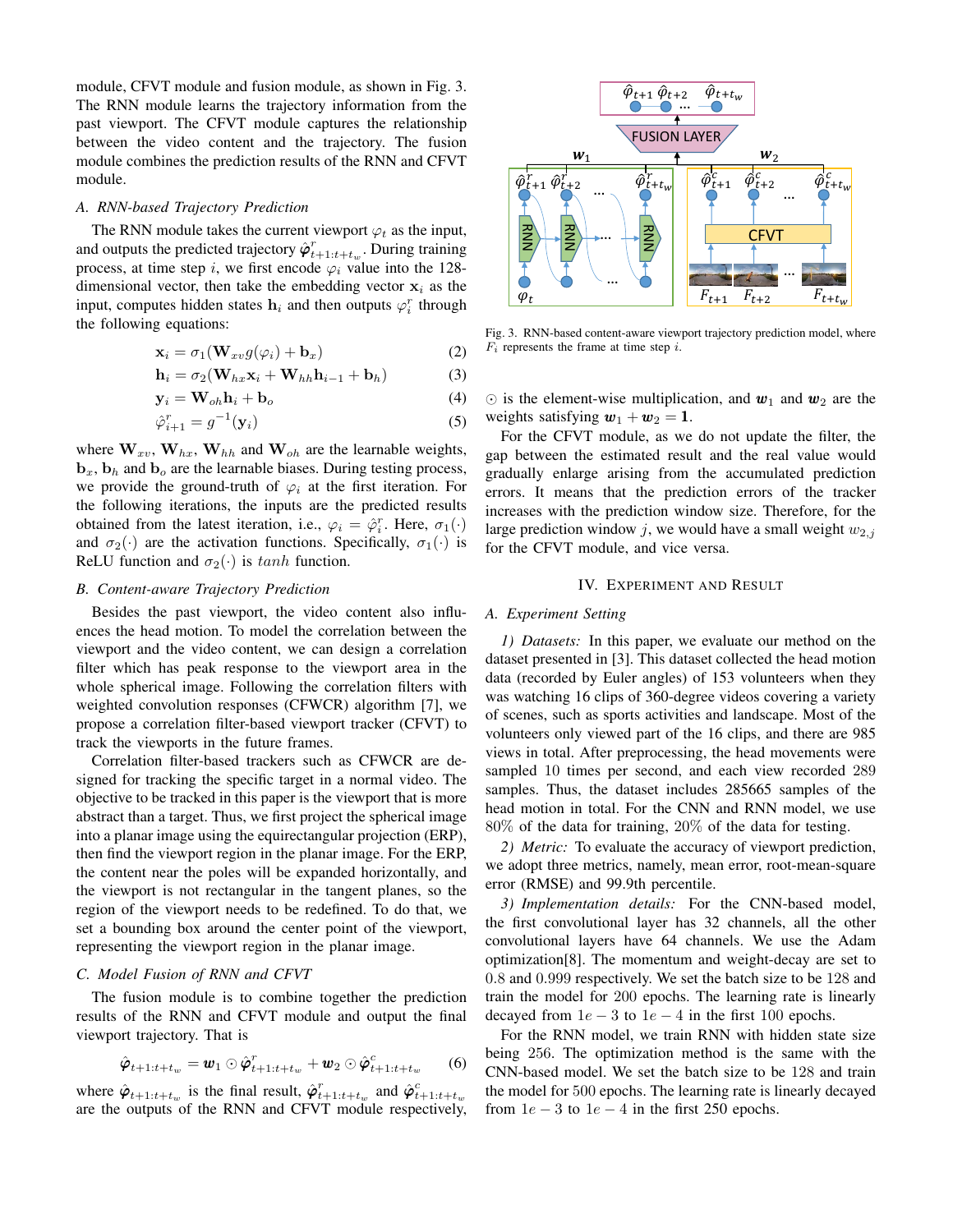

Fig. 4. The result of Naive, linear regression (LR), neural network (NN) and CNN (proposed model) in terms of mean error, rmse and 99.9th.

For the CFVT model, we resize all images to  $1800 \times 900$ , and set the bounding box of the viewpoint to be  $10 \times 10$ . Besides, we use the feature maps of the first and last convolution layer of VGG-M network[9].

For the fusion model, we investigate the prediction performance by assigning different values for the weights  $w_1$  and  $w_2$ , and select the weights with best prediction results for each prediction window.

#### *B. Results*

In terms of three metrics, we compare the prediction accuracy of our proposed CNN-based viewport prediction model with three exisiting prediction models, that is, Naive, LR and NN in the aforementioned dataset. As shown in Fig. 4, our CNN model significantly improves the prediction accuracy, especially when the prediction window being large. Compared to NN model which performs best among the prior works, our proposed CNN-based model improves the prediction accuracy by 9%  $\sim$  27% in all the three metrics, and has up to 69% improvement in contrast to the baseline model, i.e., the Naive model. This indicates that the CNN model has stronger nonlinearity fitting ability and performs better for the large prediction window.

Furthermore, we compare the performance of RNN, CFVT and FM models for predicting viewport trajectory with respect to mean error and RMSE. In Table 1, the result shows that the CFVT model performs better than RNN model in the small prediction window (0.1s  $\sim$  0.4s). By analyzing the viewport trajectory generated by RNN and CFVT model, we find that the CFVT's output changes more slowly than RNN. In other words, the auto-correlation of CFVT's output is stronger than RNN's. Therefore, CFVT performs better for short prediction window. The final viewport trajectory is closer to CFVT's output for small prediction windows (0.1s  $\sim$  0.9s), and closer to RNN's output for large prediction windows  $(1.0s \sim 2.0s)$ . Compared to RNN, the prediction accuracy of fusion model has been improved by up to 40%.

#### V. CONCLUSION

In this paper, we designed single viewport prediction model based on CNN. Through exploiting the strong nonlinear fitting

TABLE I THE MEAN ERROR AND RMSE OF VIEWPORT PREDICTION FOR THE RNN, CFVT AND FUSION MODEL(YAW ANGLE IN DEGREE)

|          | Mean Error |             |           | <b>RMSE</b> |       |       |       |
|----------|------------|-------------|-----------|-------------|-------|-------|-------|
| $T_{r}s$ | RNN        | <b>CFVT</b> | <b>FM</b> | <b>RNN</b>  | CFVT  | FM    | $w_1$ |
| 0.1      | 4.17       | 2.72        | 2.49      | 5.90        | 4.64  | 6.36  | 0.1   |
| 0.2      | 6.58       | 5.35        | 4.33      | 9.95        | 9.00  | 7.52  | 0.1   |
| 0.3      | 8.64       | 7.93        | 6.58      | 13.73       | 13.12 | 10.65 | 0.1   |
| 0.4      | 10.73      | 10.46       | 8.86      | 17.28       | 17.02 | 14.08 | 0.1   |
| 0.5      | 12.81      | 12.97       | 11.16     | 20.56       | 20.75 | 17.56 | 0.1   |
| 0.6      | 14.70      | 15.13       | 13.47     | 23.53       | 23.91 | 21.02 | 0.1   |
| 0.7      | 16.56      | 17.36       | 15.70     | 26.27       | 27.12 | 24.22 | 0.1   |
| 0.8      | 18.30      | 19.50       | 17.80     | 28.75       | 30.11 | 27.24 | 0.1   |
| 0.9      | 19.87      | 21.52       | 19.83     | 30.92       | 32.86 | 30.01 | 0.2   |
| 1.0      | 21.41      | 23.43       | 21.41     | 32.93       | 35.46 | 32.93 | 0.7   |
| 1.1      | 22.82      | 25.64       | 22.82     | 34.73       | 38.01 | 34.73 | 1.0   |
| 1.2      | 24.11      | 27.43       | 24.11     | 36.35       | 40.42 | 36.35 | 1.0   |
| 1.3      | 25.28      | 29.10       | 25.28     | 37.85       | 42.60 | 37.85 | 1.0   |
| 1.4      | 26.42      | 30.74       | 26.42     | 39.31       | 44.70 | 39.31 | 1.0   |
| 1.5      | 27.44      | 32.33       | 27.44     | 40.59       | 46.72 | 40.59 | 1.0   |
| 1.6      | 28.45      | 33.82       | 28.45     | 41.82       | 48.63 | 41.82 | 1.0   |
| 1.7      | 29.33      | 35.28       | 29.33     | 42.96       | 50.45 | 42.96 | 1.0   |
| 1.8      | 30.21      | 36.54       | 30.21     | 44.01       | 52.00 | 44.01 | 1.0   |
| 1.9      | 31.00      | 37.74       | 31.00     | 45.01       | 53.5  | 45.01 | 1.0   |
| 2.0      | 31.73      | 38.89       | 31.73     | 45.93       | 54.94 | 45.93 | 1.0   |

ability of CNN, our model outperformed the previous works. Further, a RNN-based model is proposed to predict the viewport trajectory which supported variable prediction window size with low complexity. Finally, we developed a correlation filter-based viewport tracker (CFVT) to perform content-aware viewport prediction. The combination of the RNN and the CFVT by a fusion model significantly improved the prediction accuracy. How to extract features from the spherical image is critical for content-aware viewport prediction. Applying VGG-M network to the projected planar image may cause prediction error because of the projection distortion. Our future work is to explore the spherical CNN which can process spherical image directly.

#### ACKNOWLEDGMENTS

The work has been partially supported by the NSFC grants No.61622112, and the Program of Shanghai Academic Research Leader (17XD1401900).